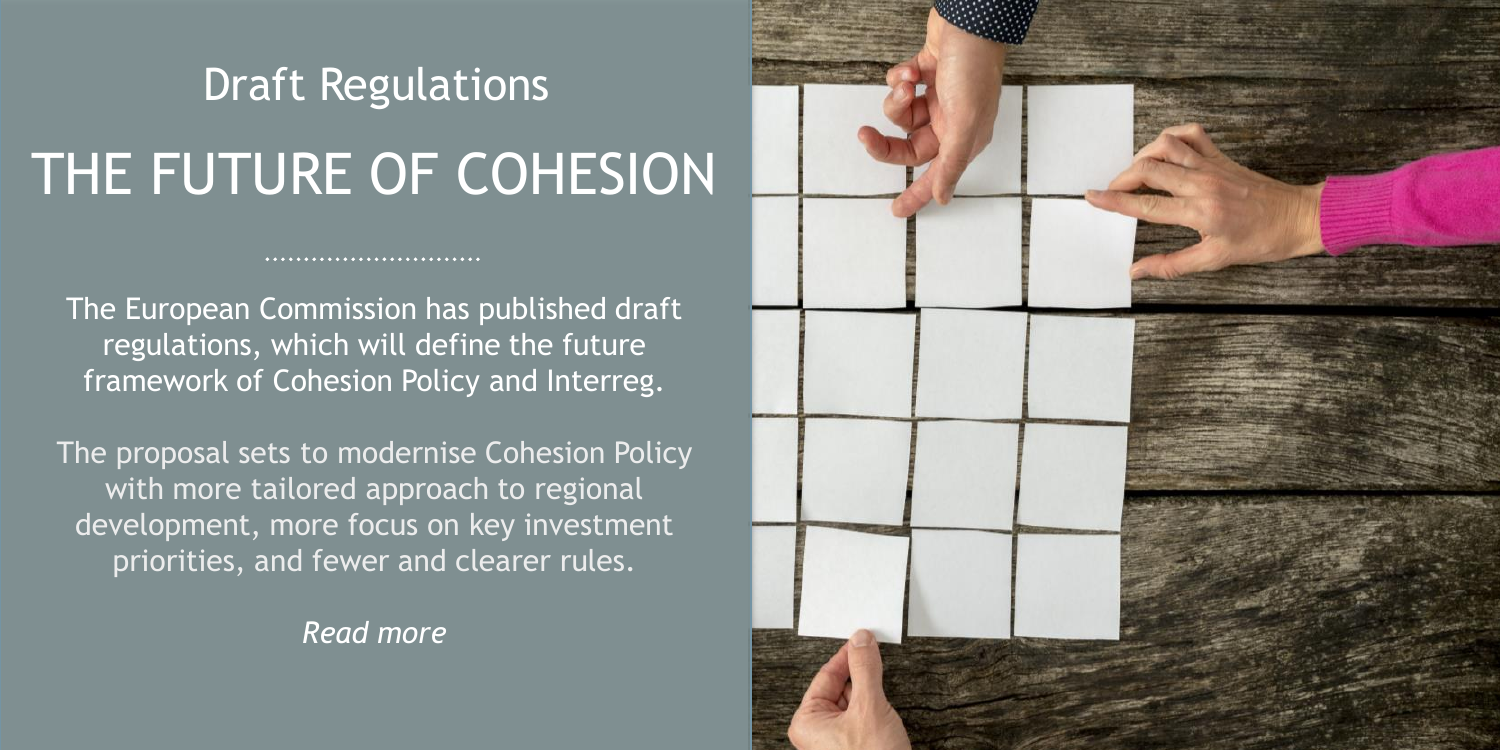

#### European Commission

### INTERREG ANNUAL MEETING

Soon after the publication of the new regulatory framework, this year's annual meeting of Interreg Managing Authorities with the European Commission will focus on the future implementation of Interreg programmes.

Our programme will present successful capitalisation and communication activities and provide inputs on territorial coherence.

*Read more*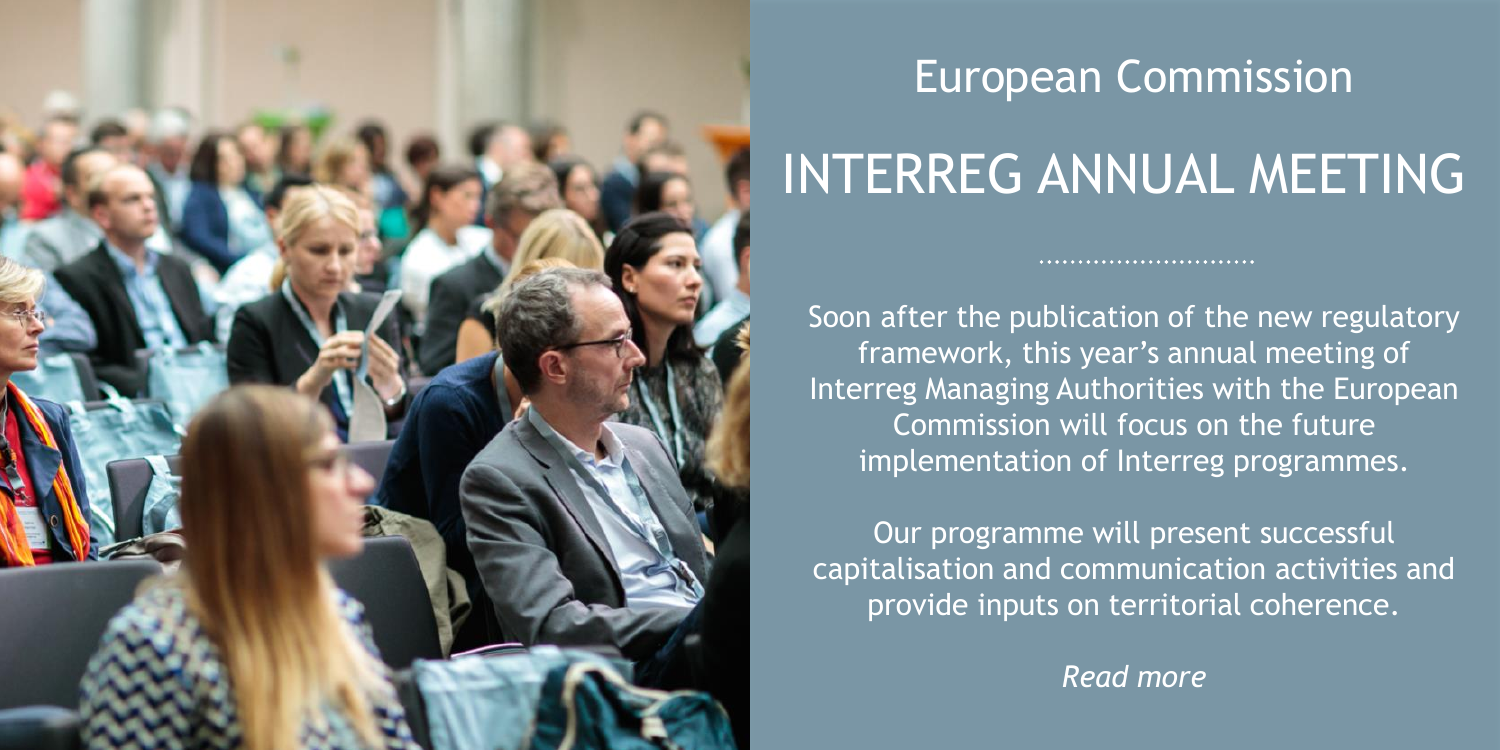# A BUDGET FOR COHESION European Parliament

Interreg CENTRAL EUROPE was invited to present a qualitative assessment on territorial effects of the new cohesion policy proposals at a European Parliament conference on 6 June 2018.

The focus of the conference will be on the future of cohesion policy and the new proposal for a multiannual financial framework (MFF).

*Register now*